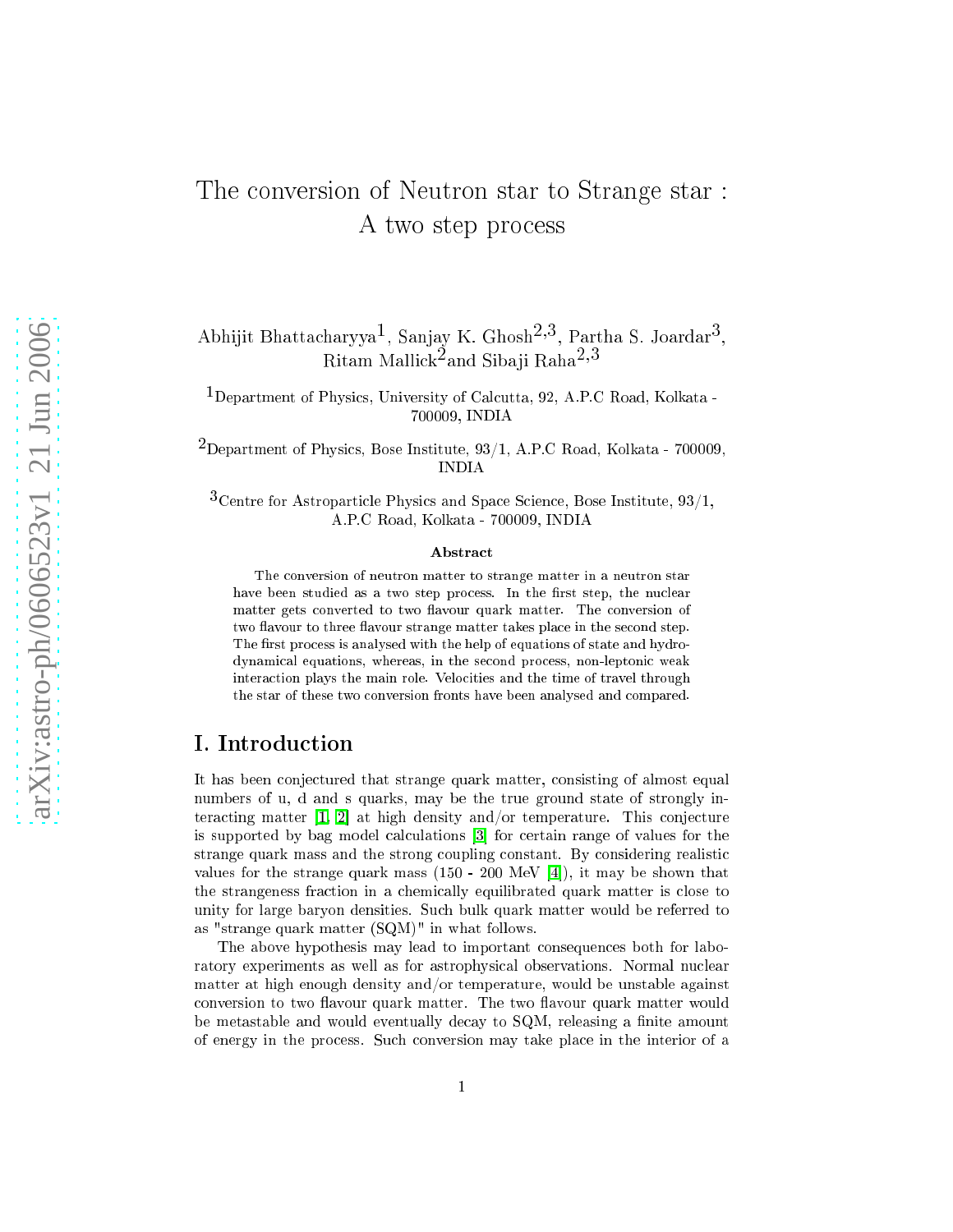neutron star where the densities can be as high as  $(8-10)\rho_0$  with  $\rho_0$  being the nuclear matter density at saturation  $[5, 6]$  $[5, 6]$ . If Witten's conjecture  $[1]$  is correct, the whole neutron star may convert to a strange star with a significant fraction of strange quarks in it. (Neutron star may also be
ome a hybrid star with a core of SQM in case the entire star is not converted to a strange star. Such a hybrid star would have a mixed phase region onsisting of both the quark matter and the hadronic matter  $[7]$ .) Hadron to quark phase transition inside a ompa
t star may also yield observable signatures in the form of Quasi-Periodi Oscillations  $(QPO)$  and the Gamma ray bursts  $[8, 9]$  $[8, 9]$ .

There are several ways in whi
h the onversion may be triggered at the centre of the star. A few possible mechanisms for the production of SQM in a neutron star have been discussed by Alcock  $et$  al [10]. The conversion from hadron matter to quark matter is expected to start as the star comes in contact with a seed of external strange quark nugget. Such a seed would then grow by 'eating up' baryons in the hadronic matter during its travel to the centre of the star, thus onverting the neutron star either to a strange star or a hybrid star. Another me
hanism for the initiation of the onversion pro
ess was given by Glendenning  $[7]$  . It was suggested there that a sudden spin down of the star may in
rease the density at its ore, thereby triggering the onversion pro
ess spontaneously.

Conversion of neutron matter to strange matter has been studied by several authors. Olinto [11] viewed the conversion process to proceed via weak interactions as a propagating slow-combustion (i.e. a deflagration) front and derived the velocity of such a front. Olsen and Madsen [12] and Heiselberg et al [13] estimated the speed of such conversion front to range between 10  $\text{m/s}$  to  $100 \text{ km/s}$ . The combustive conversion front was assumed to have a microscopic width of a few tens to a few hundreds of fm in these calculations.

Collins and Perry  $[14]$ , on the other hand, assumed that the hadronic matter gets converted first to a two flavour quark matter that eventually decays to a three flavour strange matter through weak interactions. Lugones *et al*  $[15]$ argued that the hadron to SQM onversion pro
ess may rather pro
eed as a detonation than as a deflagration even in the case of strangeness production occuring through seeding mechanisms [10].

Horvarth and Benvenuto [16] examined the hydrodynamic stability of the ombustive onversion in a non-relativisti framework. These authors inferred that a convective instability may increase the velocity of the deflagration front, so that a transition from slow combustion to detonation may occur. They argued that su
h a detonation may as well be responsible for the type II supernova explosions [17]. In a relativistic framework, Cho et al [18] examined the conservation of the energy-momentum and the baryonic density flux across the conversion front. Using Bethe-Johnson [19] and Fermi-Dirac neutron gas [20] equations of state (EOS) for the nu
lear matter (NM) and the Bag model for SQM, they found that the onversion pro
ess was never a detonation but a slow combustion only for some special cases. Recently, Tokareva *et al* [21] modelled the hadron to SQM conversion process as a single step process. They argued that the mode of onversion would vary with temperature of SQM and with the value of bag constant in the Bag model EOS. Berezhiani et al  $|22|$ , Bombaci et al [23] and Drago et al [24], on the other hand, suggest that the formation of SQM may be delayed if the deconfinement process takes place through a first order transition  $[25]$  so that the purely hadronic star can spend some time as a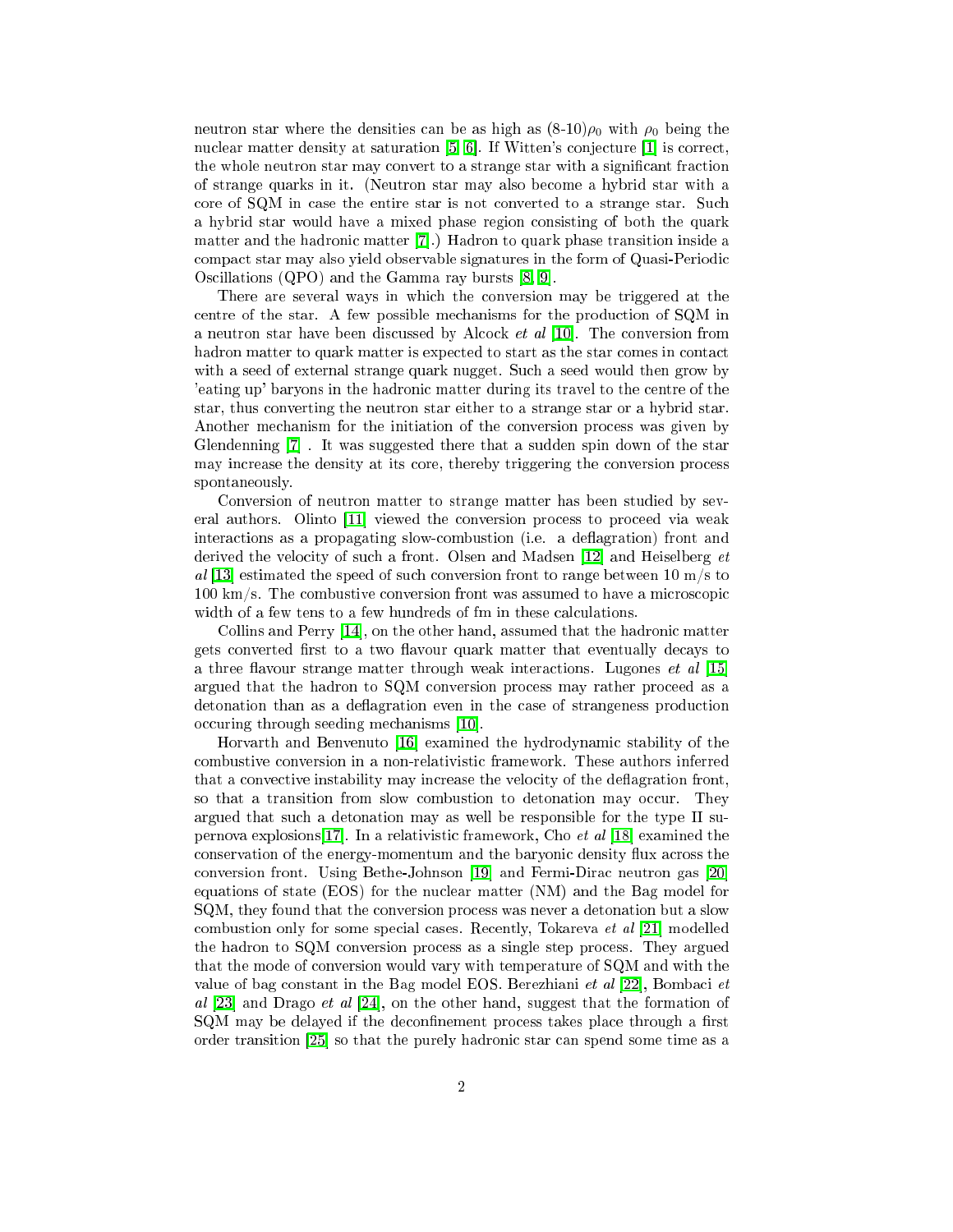metastable ob je
t.

In this paper, we model the conversion of nuclear matter to SQM in a neutron star as occuring through a two step process. Deconfinement of nuclear matter to a two (up and down) flavour quark matter takes place in the first step in strong interaction time scale. The second step concerns with the generation of strange quarks from the excess of down quarks via a weak process. We may add here that this is the first instance where a realistic nuclear matter EOS is used to study the nuclear matter to  $\text{SQM}$  conversion as two step process. Drago *et al* [24], on the other hand, studied the burning of nuclear matter directly to  $\text{SQM}$ in detail by using the onservation onditions and the ompa
t star models.

To study the conversion of nuclear matter to a two-flavour quark matter, we here consider relativistic EOSs describing the forms of the matter in respective phases. Along with such EOSs, we would also consider hydrodynamical equations depi
ting various onservation onditions to examine su
h onversion pro
ess in a ompa
t neutron star. Development of the onversion front, as it propagates radially through the model star, would be examined. We would next study the conversion of two-flavour quark matter to a three-flavour SQM through a non-leptonic weak interaction process by assuming  $\beta$  equilibrium for the SQM. The paper is organised as follows. In section II, we discuss the EOSs used for the present work. In section III, we discuss the conversion to twoflavour quark matter. Conversion to three flavour SQM is discussed in section IV. In section V, we summarise the results. Conclusions that may be drawn from these results regarding the actual conversion process that may take place in a neutron star are also presented in this final section.

#### II. The equation of state

The nuclear matter EOS has been evaluated using the nonlinear Walecka model [26]. The Lagrangian density in this model is given by:

$$
\mathcal{L}(x) = \sum_{i} \bar{\psi}_{i} (i\gamma^{\mu} \partial_{\mu} - m_{i} + g_{\sigma i} \sigma + g_{\omega i} \omega_{\mu} \gamma^{\mu} - g_{\rho i} \rho^a_{\mu} \gamma^{\mu} T_{a}) \psi_{i} - \frac{1}{4} \omega^{\mu \nu} \omega_{\mu \nu}
$$

$$
+ \frac{1}{2} m_{\omega}^{2} \omega_{\mu} \omega^{\mu} + \frac{1}{2} (\partial_{\mu} \sigma \partial^{\mu} \sigma - m_{\sigma}^{2} \sigma^{2}) - \frac{1}{4} \rho_{\mu \nu}^{a} \rho_{a}^{\mu \nu} + \frac{1}{2} m_{\rho}^{2} \rho_{\mu}^{a} \rho_{a}^{\mu}
$$

$$
- \frac{1}{3} b m_{n} (g_{\sigma N} \sigma)^{3} - \frac{1}{4} C (g_{\sigma N} \sigma)^{4} + \bar{\psi}_{e} (i \gamma^{\mu} \partial_{\mu} - m_{e}) \psi_{e}
$$
(1)

The Lagrangian in equation (1) in
ludes nu
leons (neutrons and protons), ele
trons, isos
alar s
alar, isos
alar ve
tor and isove
tor ve
tor mesons denoted by  $\psi_i$ ,  $\psi_e$ ,  $\sigma$ ,  $\omega^{\mu}$  and  $\rho^{a,\mu}$ , respectively. The Lagrangian also includes cubic and quartic self interaction terms of the  $\sigma$  field. The parameters of the nonlinear Walecka model are meson-baryon coupling constants, meson masses and the coefficient of the cubic and quartic self interaction of the  $\sigma$  mesons (b and c, respectively). The meson field interacts with the baryons through linear coupling. The  $\omega$  and  $\rho$  meson masses have been chosen to be their physical masses. The rest of the parameters, namely, nucleon-meson coupling constant  $(\frac{g_{\sigma}}{m_{\sigma}}, \frac{g_{\omega}}{m_{\omega}})$ and  $\frac{g_{\rho}}{m_{\rho}}$  and the coefficient of cubic and quartic terms of the  $\sigma$  meson self interaction (b and c, respectively) are determined by fitting the nuclear matter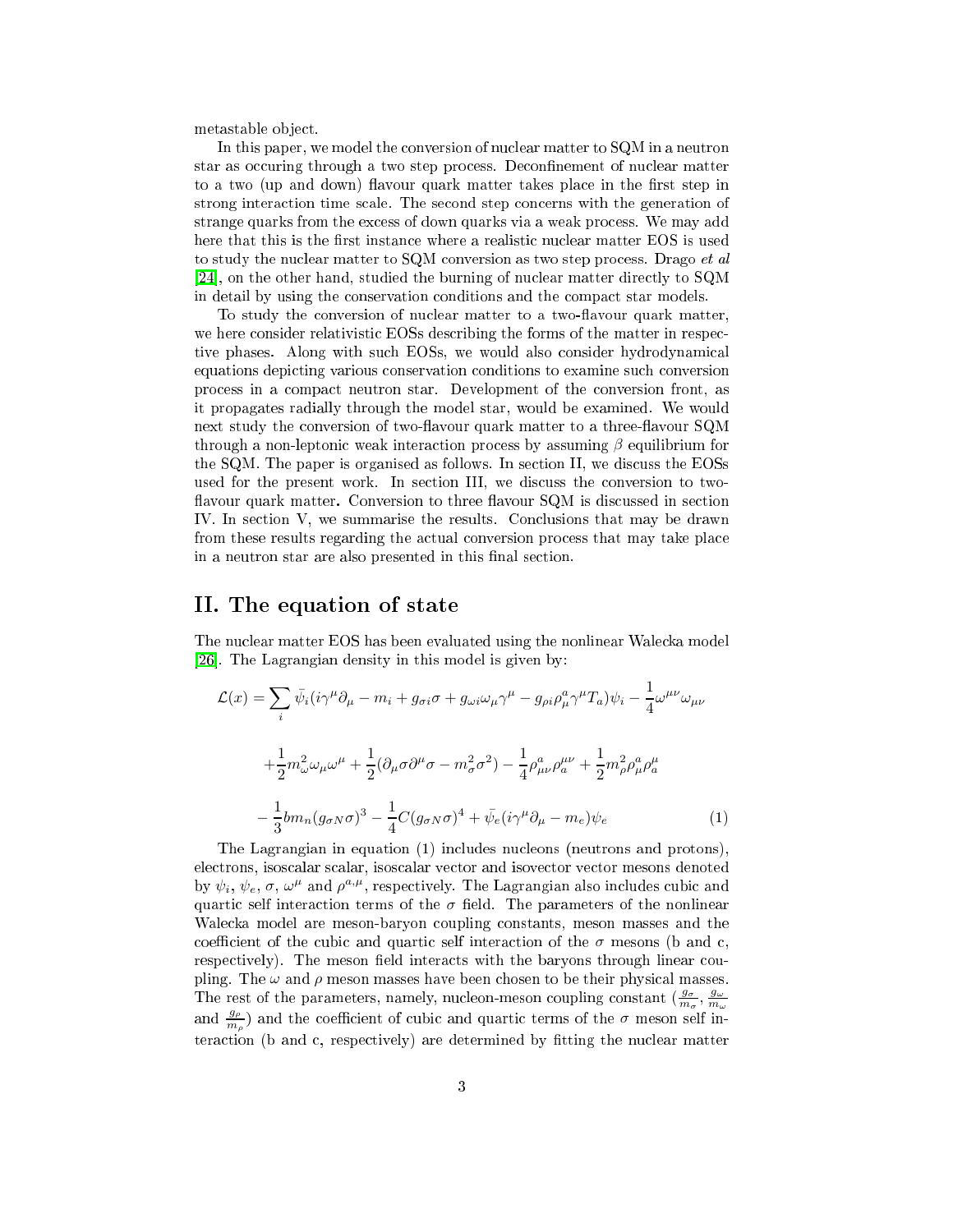saturation properties, namely, the binding energy/nucleon (-16 MeV), baryon density  $(\rho_0=0.17~fm^{-3})$ , symmetry energy coefficient (32.5 MeV), Landau mass  $(0.83 \, m_n)$  and nuclear matter incompressibility (300 MeV).

In the present paper, we first consider the conversion of nuclear matter, consisting of only nucleons *(i.e.* without hyperons) to a two flavour quark matter. The final composition of the quark matter is determined from the nuclear matter EOS by enfor
ing the baryon number onservation during the onversion pro
ess. That is, for every neutron two down and one up quarks and for every proton two up and one down quarks are produ
ed, ele
tron number being same in the two phases. While des
ribing the state of matter for the quark phase we consider a range of values for the bag constant. Nuclear matter EOS is calculated at zero temperature, whereas, the two flavour quark matter EOS is obtained both at zero temperature as well as at finite temperatures.

### III. Conversion to two flavour matter

In this section we discuss the conversion of neutron proton (n-p) matter to two flavour quark matter, consisting of u and d quarks along with electrons for the sake of ensuring charge neutrality. We heuristically assume the existence of a ombustion front. Using the ma
ros
opi onservation onditions, we examine the range of densities for which such a combustion front exists. We next study the outward propagation of this front through the model star by using the hydrodynamic *(i.e.* Euler) equation of motion and the equation of continuity for the energy density flux  $[27]$ . In this study, we consider a non-rotating, spherically symmetric neutron star. The geometry of the problem effectively redu
es to a one dimensional geometry for whi
h radial distan
e from the entre of the model star is the only independent spatial variable of interest.

Let us now consider the physical situation where a combustion front has been generated in the ore of the Neutron star. This front propagates outwards through the neutron star with a certain hydrodynamic velocity, leaving behind a u-d-e matter. In the following, we denote all the physical quantities in the hadronic sector by subscript 1 and those in the quark sector by subscript 2.

<span id="page-3-0"></span>Condition for the existence of a combustion front is given by [28]

$$
\epsilon_2(p, X) < \epsilon_1(p, X),\tag{2}
$$

<span id="page-3-2"></span>where p is the pressure and  $X = (\epsilon + p)/n_B^2$ ,  $n_B$  being the baryon density. Quantities on opposite sides of the front are related through the energy density, the momentum density and the baryon number density flux conservation. In the rest frame of the ombustion front, these onservation onditions an be written as  $[21, 27, 29]$  $[21, 27, 29]$  $[21, 27, 29]$  $[21, 27, 29]$ :

$$
\omega_1 v_1^2 \gamma_1^2 + p_1 = \omega_2 v_2^2 \gamma_2^2 + p_2,\tag{3}
$$

$$
\omega_1 v_1 \gamma_1^2 = \omega_2 v_2 \gamma_2^2,\tag{4}
$$

<span id="page-3-1"></span>and

$$
n_1v_1\gamma_1 = n_2v_2\gamma_2.\tag{5}
$$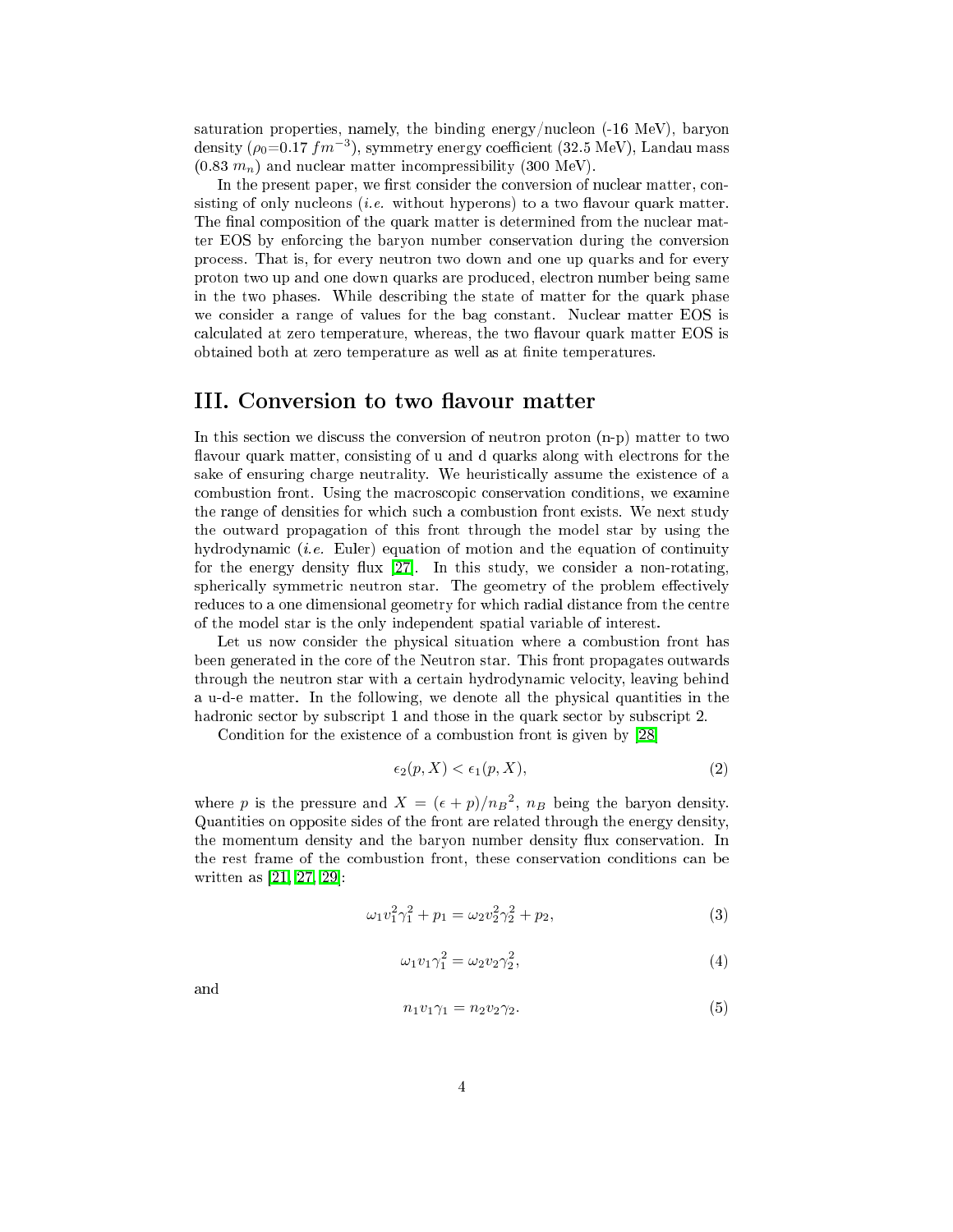In the above three conditions  $v_i$  (i=1,2) is the velocity,  $p_i$  is the pressure,  $\gamma_i = \frac{1}{\sqrt{1-v_i^2}}$  is the Lorentz factor,  $\omega_i = \epsilon_i + p_i$  is the specific enthalpy and  $\epsilon_i$  is the energy density of the respe
tive phases.

Besides the onservation onditions given in [\(2-](#page-3-0)[5\)](#page-3-1), the ondition of entropy in
rease a
ross the front puts an additional onstraint on the possibility of the existence of the combustion front. This entropy condition is given by  $[30]$ ,

$$
s_1v_1\gamma_1 \leq s_2v_2\gamma_2\tag{6}
$$

with  $s_i$  being the entropy density.

The velocities of the matter in the two phases, given by equations  $(3-5)$  $(3-5)$ , are written as  $[27]$ :

$$
v_1^2 = \frac{(p_2 - p_1)(\epsilon_2 + p_1)}{(\epsilon_2 - \epsilon_1)(\epsilon_1 + p_2)},
$$
\n(7)

<span id="page-4-1"></span><span id="page-4-0"></span>and

$$
v_2^2 = \frac{(p_2 - p_1)(\epsilon_1 + p_2)}{(\epsilon_2 - \epsilon_1)(\epsilon_2 + p_1)}.
$$
\n(8)

It is possible to lassify the various onversion me
hanisms by omparing the velo
ities of the respe
tive phases with the orresponding velo
ities of sound, denoted by  $c_{si}$ , in these phases. Thes conditions are [31],

> strong detonation :  $v_1 > c_{s1}$ ,  $v_2 < c_{s2}$ , Jouget detonation :  $v_1 > c_{s1}$ ,  $v_2 = c_{s2}$ , supersonic or weak detonation:  $v_1 > c_{s1}$ ,  $v_2 > c_{s2}$ , strong deflagration :  $v_1 < c_{s1}$ ,  $v_2 > c_{s2}$ , Jouget deflagration :  $v_1 < c_{s1}$ ,  $v_2 = c_{s2}$ , weak deflagration :  $v_1 < c_{s1}$ ,  $v_2 < c_{s2}$ .

For the conversion to be physically possible, velocities should satisfy an additional condition, namely,  $0 \leq v_i^2 \leq 1$ . We here find that the velocity ondition, along with the eq.[\(2\)](#page-3-0), puts severe onstraint on the allowed equations of state.

To examine the nature of the hydrodynami
al front, arising from the neutron to two flavour quark matter conversion, we plot, in fig.1, the quantities  $v_1, v_2, c_{s1}$  and  $c_{s2}$  as functions of the baryon number density  $(n_B)$ . As mentioned earlier, the u and d quark ontent in the quark phase is kept same as the one corresponding to the quark content of the nucleons in the hadronic phase. With these fixed densities of u and d quarks and electrons, the EOS of the two flavour matter has been evaluated using the bag model prescription. We find that the energy condition (eqn.[\(2\)](#page-3-0)) and velocity condition (  $v_i{}^2 > 0$  ) both are satisfied only for a small window of  $\approx \pm 5.0MeV$  around the bag pressure  $B^{1/4} = 160 MeV$ . The constraint imposed by the above conditions results in the possibility of deflagration, detonation or supersonic front as shown in the figs. $(1-3)$ .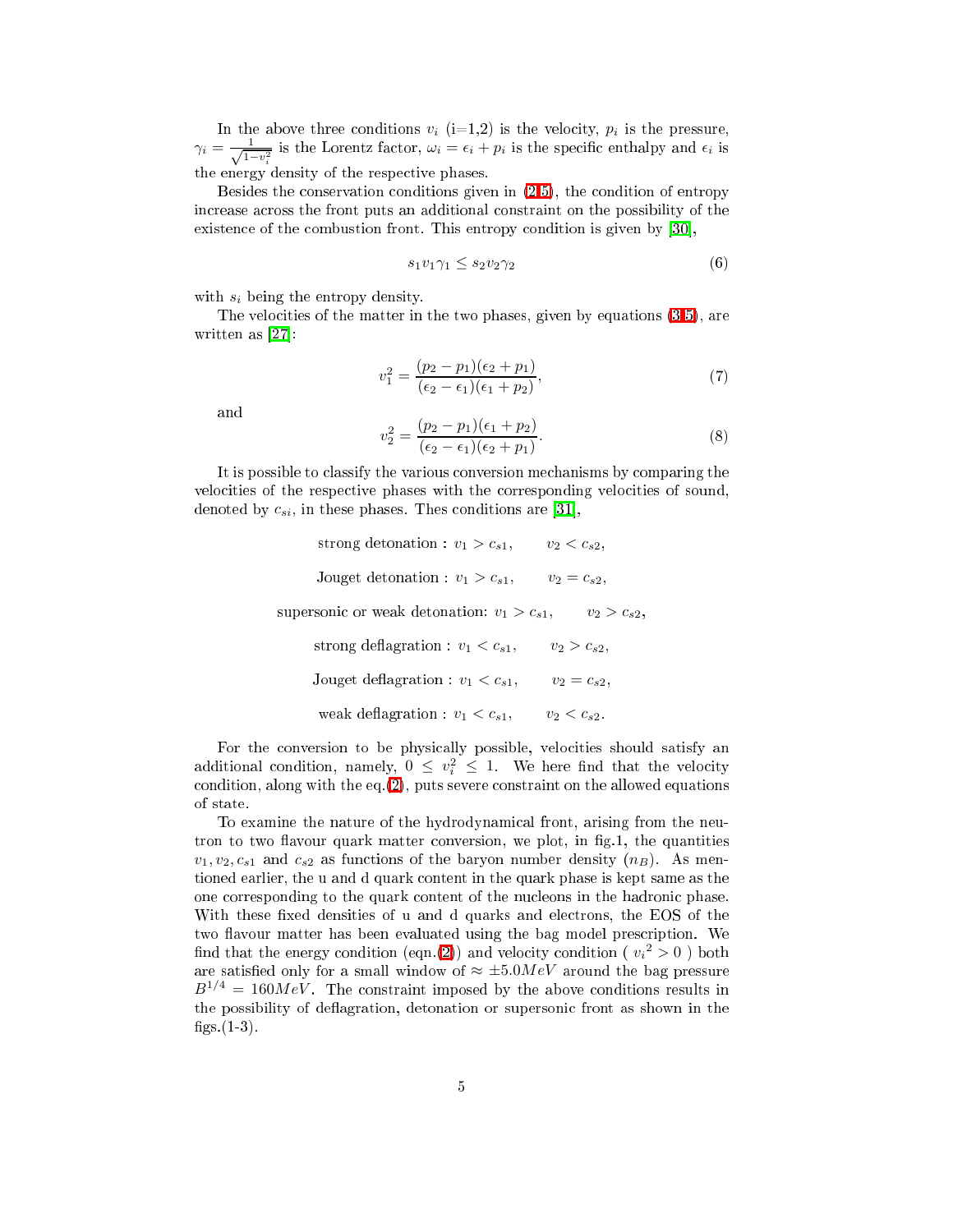In fig.1, we considered both the phases to be at zero temperature. A possibility, however, exist that a part of the internal energy is onverted to heat energy, thereby increasing the temperature of the two flavour quark matter during the exothermic combustive conversion process. Instead of following the prescription for the estimation of temperature as given in references  $[17, 24]$  $[17, 24]$ , we study the hanges in the properties of ombustion with the temperature of the newly formed two flavour quark phase in the present paper. In figures  $2$  and  $3$ , we plot the variation of velocities with density at two different temperatures, namely,  $T = 50MeV$  and  $T = 100MeV$ , respectively. These figures show that the range of values of baryon density, for which the flow velocities are physical, increases with temperature. Figure 4 shows the variation of velocities with temperature for values of baryon number densities given by  $n_B \approx 3\rho_0$  and  $7\rho_0$ , respectively. In this figure, the difference between velocities  $v_1$  and  $v_2$  increases with temperature of the two flavour quark matter. In the present paper we have considered only the zero temperature nu
lear matter EOS. On the other hand, equation of state of quark matter has a finite temperature dependence and hence the difference between  $v_1$  and  $v_2$ , varies with temperature.

The preceding discussion is mainly a feasibility study for the possible generation of the ombustive phase transition front and its mode of propagation. Having explored such possibilities, we now study the evolution of the hydrodynami
al ombustion front with position as well as time. This might give us some insight regarding the actual conversion of a hadronic star to a quark star and the time s
ale involved in su
h a pro
ess. To examine su
h an evolution, we move to a reference frame in which the nuclear matter is at rest. The speed of the combustion front in such a frame is given by  $v_f = -v_1$  with  $v_1$  being the velo
ity of the nu
lear matter in the rest frame of the front.

In the present work, we use the special relativistic formalism to study the evolution of combustion front as it moves outward in the radial direction inside the model neutron star. The relevant equations are the equation of ontinuity and the Euler's equation, that are given by  $[21]$ :

$$
\frac{1}{\omega}(\frac{\partial \epsilon}{\partial \tau} + v \frac{\partial \epsilon}{\partial r}) + \frac{1}{W^2}(\frac{\partial v}{\partial r} + v \frac{\partial v}{\partial \tau}) + 2\frac{v}{r} = 0
$$
\n(9)

<span id="page-5-1"></span><span id="page-5-0"></span>and

$$
\frac{1}{\omega}(\frac{\partial p}{\partial r} + v\frac{\partial p}{\partial \tau}) + \frac{1}{W^2}(\frac{\partial v}{\partial \tau} + v\frac{\partial v}{\partial r}) = 0,
$$
\n(10)

where,  $v = \frac{\partial r}{\partial \tau}$  is the front velocity in the nuclear matter rest frame and  $k = \frac{\partial p}{\partial \epsilon}$ is taken as the square of the effective sound speed in the medium.

<span id="page-5-2"></span>Substituting these expressions for v and k in equations [\(9\)](#page-5-0) and [\(10\)](#page-5-1) we get

$$
\frac{2v}{\omega} \frac{\partial \epsilon}{\partial r} + \frac{1}{W^2} \frac{\partial v}{\partial r} (1 + v^2) + \frac{2v}{r} = 0 \tag{11}
$$

<span id="page-5-3"></span>and

$$
\frac{n}{\omega} \frac{\partial \epsilon}{\partial r} (1 + v^2) + \frac{2v}{W^2} \frac{\partial v}{\partial r} = 0 \tag{12}
$$

<span id="page-5-4"></span>Equations  $(11)$  and  $(12)$  ultimately yield single differential equation that is written as:

$$
\frac{dv}{dr} = \frac{2vkW^2(1+v^2)}{r[4v^2-k(1+v^2)^2]}.
$$
\n(13)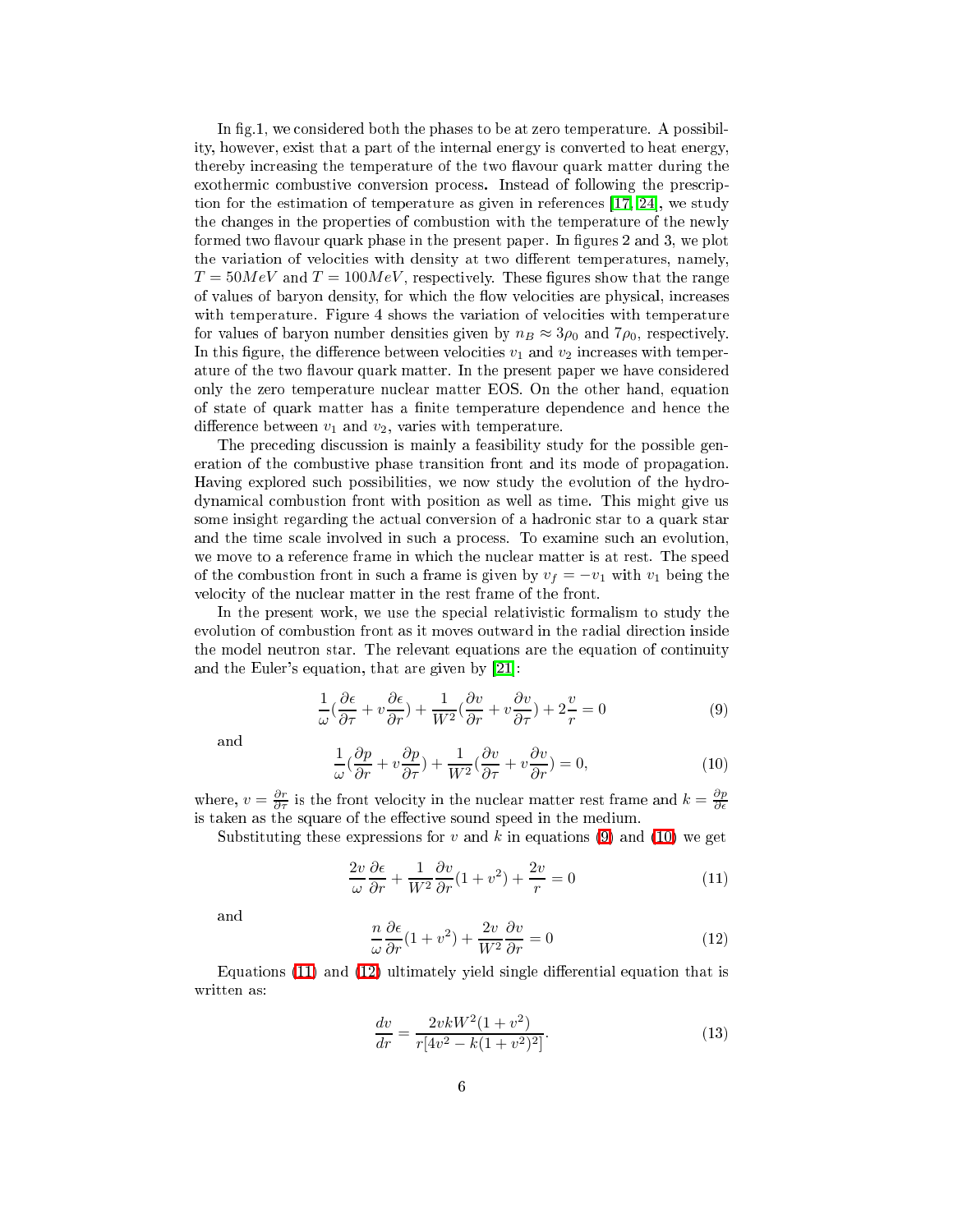The equation [\(13\)](#page-5-4) is integrated, with respect to  $r(t)$ , starting from the centre towards the surfa
e of the star. The nu
lear and quark matter EOS have been used to construct the static configuration of compact star, for different central densities, by using the standard Tolman-Oppenheimer-Volkoff  $(TOV)$  equations [32]. The velocity at the centre of the star should be zero from symmetry considerations. On the other hand, the  $1/r$  dependence of the  $dv/dr$ , in eq.[\(13\)](#page-5-4) suggests a steep rise in velocity near the centre of the star.

Our calculation proceeds as follows. We first construct the density profile of the star for a fixed central density. Equations  $(7)$  and  $(8)$  then specify the respective flow velocities  $v_1$  and  $v_2$  of the nuclear and quark matter in the rest frame of the front, at a radius infinitesimally close to the centre of the star. This would give us the initial velocity of the front  $(-v_1)$ , at that radius, in the nu
lear matter rest frame. We next start with equation [\(13\)](#page-5-4) from a point infinitesimally close to the centre of the star and integrate it outwards along the radius of the star. The solution gives us the variation of the velocity with the position as a fun
tion of time of arrival of the front, along the radius of the star. Using this velocity profile, we can calculate the time required to convert the whole star using the relation  $v = dr/d\tau$ .

In figure 5, we show the variation of the velocity for values of the central baryon densities  $3\rho_0$ ,  $4.5\rho_0$  and  $7\rho_0$ , respectively. The respective initial velocities corresponding to such central densities are taken to be 0.43, 0.67 and 0.68. The figure shows that the velocity of the front, for all the central densities, shoots up near the entre and then saturates at a ertain velo
ity for higher radius. Su
h a behaviour of velocity near the central point is apparent from the equation [\(13\)](#page-5-4) above. The numerically obtained saturation velocity varies from 0.92 for central baryon density  $3\rho_0$  to 0.98 for  $7\rho_0$ . The existence of a saturation velocity, at large r, is apparent from the asymptotic behaviour of equation [\(13\)](#page-5-4). A comparison with fig.1 shows that for the densities  $3\rho_0$  and  $4.5\rho_0$ , the conversion starts as weak detonation and stays in the same mode throughout the star. On the other hand, for  $7\rho_0$ , initial detonation front changes over to weak detonation and the velocity of front becomes almost 1 as it reaches the outer crust. The orresponding time taken by the ombustion front to propagate inside the star is plotted against the radius in figure 6. The time taken by the front to travel the full length of the star is of the order of few milliseconds. According to the present model, the initial neutron star thus becomes a two flavour quark star in about 10<sup>-3</sup> sec. The results discussed above correspond to the case in whi
h both nu
lear as well as quark matter are at zero temperature. For finite temperature quark matter results vary only by a few percent of the front velo
ities for the quark matter at zero temperature.

We would like to mention here that in the above discussions, the equations governing the onversion of nu
lear to quark matter are purely hydrodynami
. There is no dissipative process, so that the combustion front continues to move with a finite velocity depending on the density profile. Furthermore, there is no reaction rate involved here as the deconfinement process occurs in the strong intera
tion time s
ale and hen
e an be taken to be instantaneous. This is certainly very different from the second step process, to be discussed in the next section, where the two flavour matter converts to a three flavour matter. Here, the governing rate equations are weak intera
tion rates whi
h play a de
isive role in the conversion. Comparing the total time ( $\equiv 10^{-3}$  sec) taken by the combustion front to travel through the star with the weak interaction time scale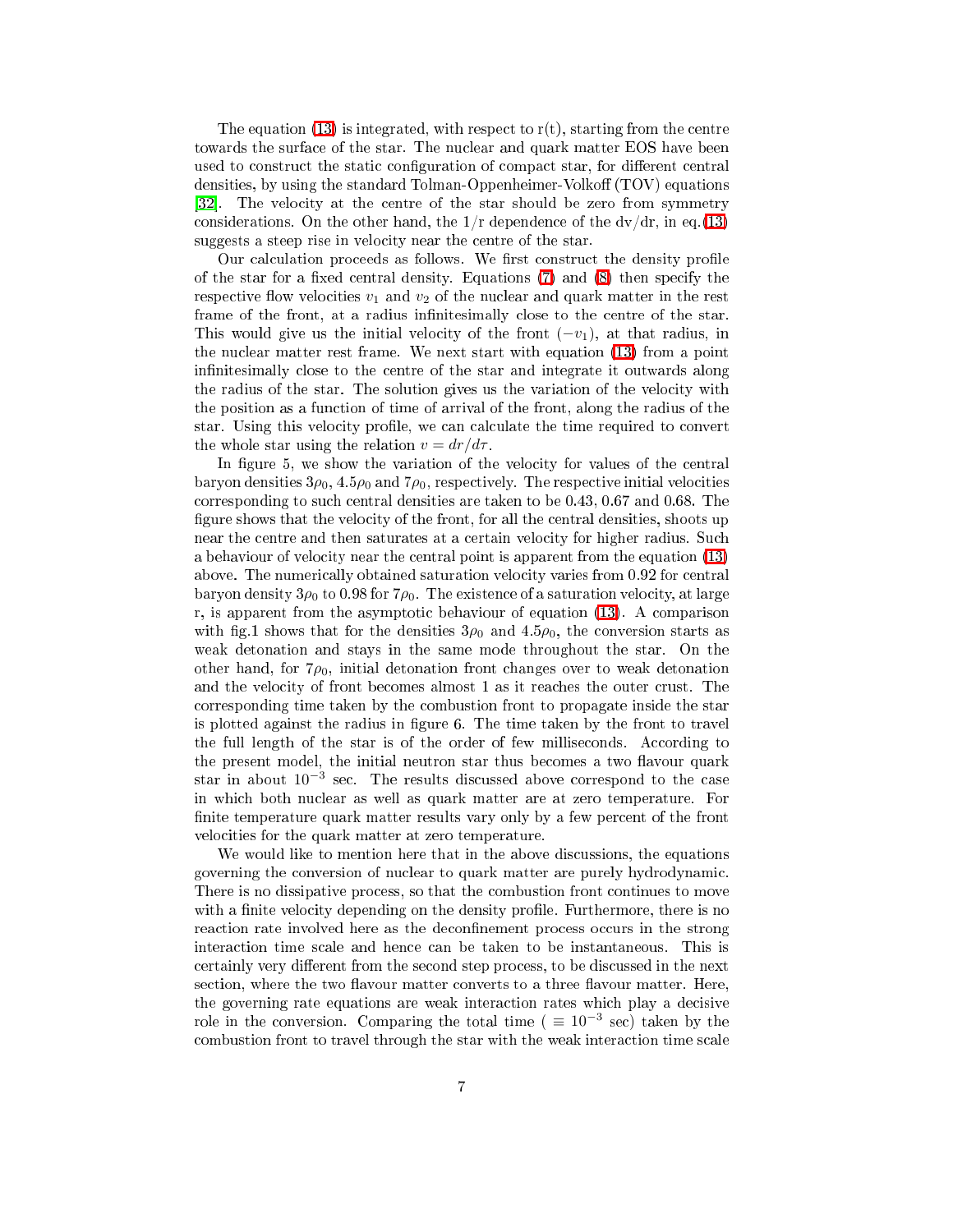$(10^{-7} - 10^{-8} \text{ sec})$ , it is evident that the second step may start before the end of the first step process. In that case, perhaps, one should ideally considers two fronts, separated by a finite distance, moving inside the star  $[27]$ . In the present paper, we have taken a mu
h simplied pi
ture and onsidered the onversion of a chemically equilibrated two flavour to three flavour quark matter as the second step pro
ess. Our results may provide us with more information regarding the ne
essity of onsidering two fronts.

# IV. The conversion to three flavour SQM

In this section we discuss the conversion of two flavour quark matter to three flavour SQM in a compact star. Similar to the discussion above, we assume the existen
e of a onversion front at the ore of the star that propagates radially outward leaving behind the SQM as the ombustion produ
t. This onversion is governed by weak intera
tions that take pla
e inside the star.

<span id="page-7-2"></span>For a three flavour quark matter, the charge neutrality and the baryon number onservation onditions yield

$$
3n_B = n_u + n_d + n_s \tag{14}
$$

$$
2n_u = n_d + n_s + 3n_e \tag{15}
$$

where  $n_i$  is the number density of particle i (i= u, d, s and e).

The weak reactions which govern the conversion of excess down quark to strange quark an be written as,

$$
d \to u + e^- + \overline{\nu}_{e-}; \quad s \to u + e^- + \overline{\nu}_{e-}; \quad d + u \to s + u \tag{16}
$$

We assume that the neutrinos escape freely from the site of reaction and the temperature of the star remains constant. The non-leptonic weak interaction in such a case becomes the governing rate equation. The semi-leptonic weak de
ays, then, are solely responsible for the hemi
al equilibration whi
h an be in
orporated through the relations given below.

$$
\mu_{e^{-}} = \mu_d - \mu_u; \quad \mu_d = \mu_s,
$$
\n(17)

where  $\mu_i$  is the chemical potential of the i'th particle. The number densities  $(n_i)$  of the quarks and electrons are related to their respective chemical potentials by,

$$
n_i = g_i \int_0^\infty d^3p/(2\pi)^3[f^+ - f^-], \tag{18}
$$

<span id="page-7-0"></span>where  $f^+$  and  $f^-$  are given by

$$
f^{+} = \frac{1}{exp[(E_p - \mu)/T] + 1} \qquad f^{-} = \frac{1}{exp[(E_p + \mu)/T] + 1}.
$$
 (19)

<span id="page-7-1"></span>In equations [\(18\)](#page-7-0) and [\(19\)](#page-7-1),  $g_i$  is the degeneracy factor and T the temperature. Eqns. [\(14](#page-7-2)[-19\)](#page-7-1) can be solved self consistently to calculate the number densities of quarks and ele
trons.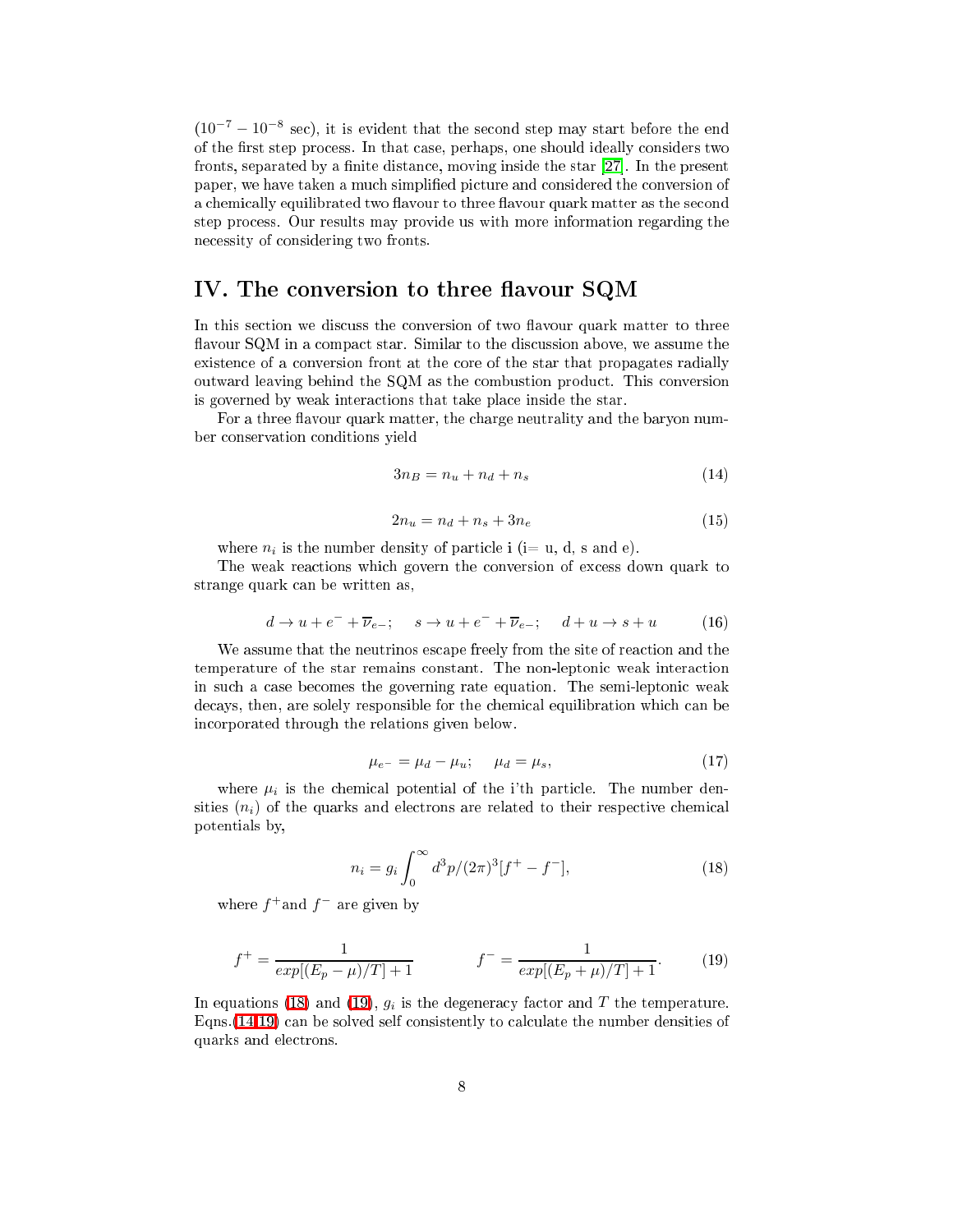The conversion to SQM starts at the centre  $(r = 0)$  of the two flavour star. Assuming that the rea
tion region is mu
h smaller than the size of the star, we have onsidered the front to be one dimensional. Moreover, as we are considering spherical static stars only, there is no angular dependence. The ombustion front, therefore, moves radially towards the surfa
e of the star. As the front moves outwards, ex
ess d quarks get onverted to s quark through the non leptonic weak process. The procedure employed in the present work is somehow similar to that of ref.  $[11]$ , although the physical boundary conditions are different.

We now define a quantity,

$$
a(r) = [n_d(r) - n_s(r)]/2n_B
$$
\n(20)

such that,  $a(r=0) = a_0$  at the core of the star. The quantity  $a_0$  is the number density of the strange quarks, at the centre, for which the SQM is stable and its value lies between 0 and 1. For equal numbers of d and s quarks,  $a(r) = 0$ . Ideally at the centre of the star  $a_0$  should be zero for strange quark mass  $m_s = 0$ . Since s quark has a mass  $m_s \sim 150$ MeV, at the centre of the star  $a_0$  would be a small finite number, depending on the EOS. The s quark density fraction, however, decreases along with the decrease of the baryon density towards the surface of the star, so that,  $a(r \to R) \to 1$  with R being the radius of the star. At any point along the radius, say  $r = r_1$ , initial  $a(r_1)$ , before the arrival of the front, is decided by the initial two flavour quark matter EOS. The final  $a(r_1)$ , after the onversion is obtained from the equilibrium SQM EOS at the density corresponding to  $r_1$ .

The conversion to SQM occurs via decay of down quark to strange quark  $(u+d \rightarrow s+u)$  and the diffusion of the strange quark from across the front [11]. The corresponding rate of change of  $a(r)$  with time is governed by following two equations:

<span id="page-8-0"></span>
$$
\frac{da}{dt} = -R(a),\tag{21}
$$

<span id="page-8-1"></span>and

$$
\frac{da}{dt} = D\frac{d^2a}{dr^2},\tag{22}
$$

In the equation [\(21\)](#page-8-0)  $R(a)$  is the rate of conversion of d to s quarks. Equation  $(22)$  yields the rate of change of  $a(r)$  due to diffusion of s quarks, with D being the diffusion constant. Following Olinto [11], assuming the one dimensional steady state solution and using equations [\(21\)](#page-8-0) and [22](#page-8-1) we get:

$$
Da'' - va' - R(a) = 0,
$$
\n(23)

<span id="page-8-2"></span>where v is the velocity of the fluid. In equation [\(23\)](#page-8-2)  $a' = \frac{da}{dr}$ .

Conservation of baryon number flux at any position yields  $n_qv_q = n_sv_s$ . The subscripts q and s denote the two flavour quark matter phase and SQM phase, respectively. The baryon flux conservation condition yields the initial boundary condition at any point  $r$  along the radius of the star:

$$
a'(r) = -\frac{v}{D}(a_i(r) - a_f(r)),
$$
\n(24)

where  $a_i(r)$  and  $a_f(r)$  are the values for the  $a(r)$  before and after the combustion, respe
tively.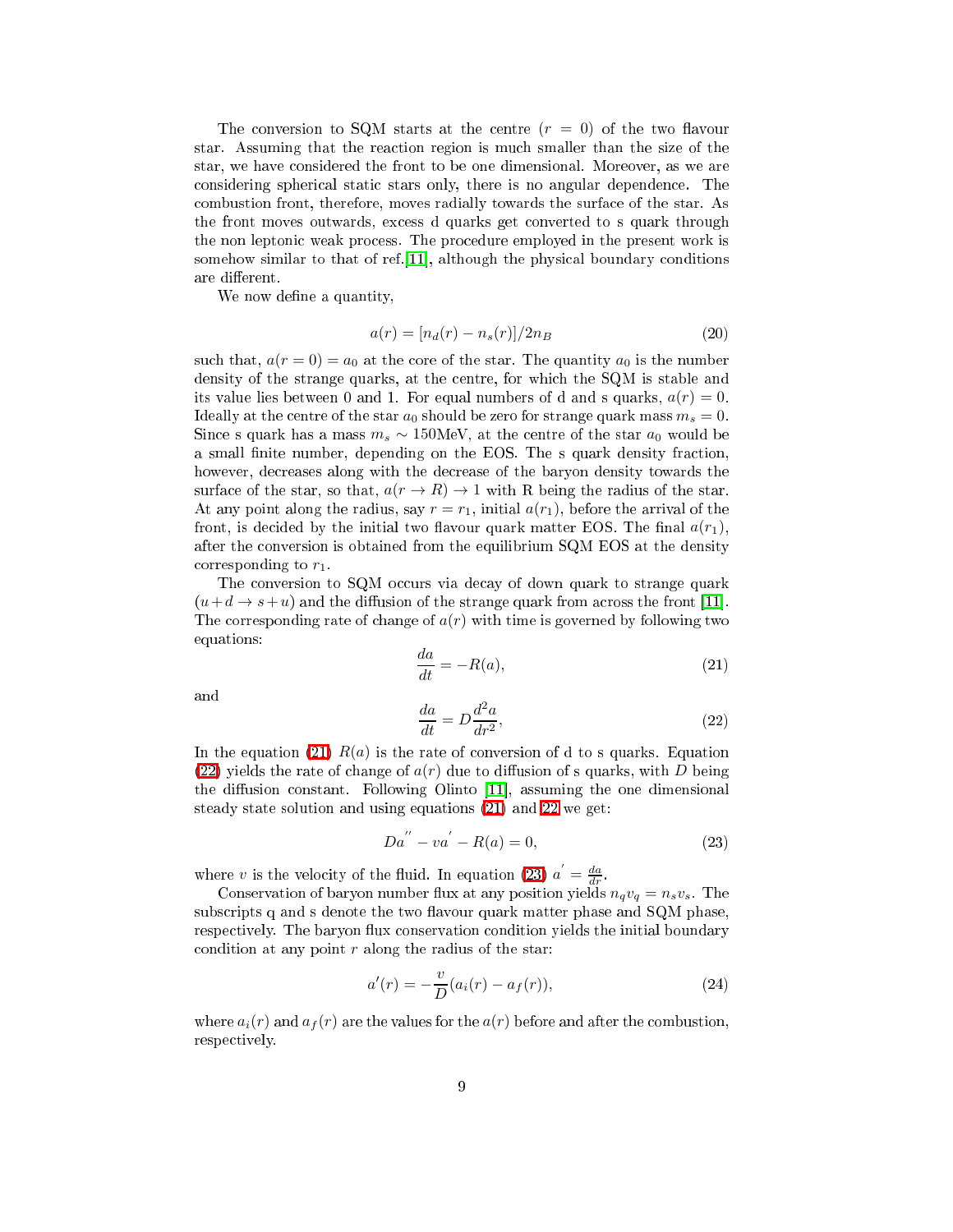<span id="page-9-0"></span>The reaction rate for the non-leptonic weak interaction  $u + d \rightarrow u + s$  is in general a five dimensional integral for non zero temperature and  $m_s$  [\[33,](#page-12-13) 34]. Here, instead, we have taken the zero temperature, small  $\alpha$  limit [11].

$$
R(a) \approx \frac{16}{15\pi} G_F{}^2 \cos^2 \theta_c \sin^2 \theta_c \mu_u{}^5 \frac{a^3}{3},\tag{25}
$$

where,  $G_F$  is the weak coupling constant and  $\theta_c$  is the Cabibbo angle. The above equation can be written in the following form:

$$
R(a) \approx \frac{a^3}{\tau},\tag{26}
$$

where  $\tau = \frac{16}{(3^3)^{15\pi}} G_F^2 \cos^2 \theta_c \sin^2 \theta_c \mu_u^5$ , here, depends on the position of the front.

Following the line of arguments given in ref.  $[11]$ , we write down the analytic expressions for  $D$  and  $v$  as:

$$
D = \frac{\lambda \overline{v}}{3} \simeq 10^{-3} \left(\frac{\mu}{T}\right)^2 \, cm^2/s,\tag{27}
$$

<span id="page-9-1"></span>and

$$
v = \sqrt{\frac{D}{\tau} \frac{a_f(r)^4}{2(a_i(r) - a_f(r))}}.
$$
 (28)

Our calculation proceeds as follows. First we get the star characteristics for a fixed central baryon density  $\rho_c$ . For a given  $\rho_c$ , number densities of u, d and s quarks, in both the two and three flavour sectors, are known at any point inside the star. That means  $a_i(r)$  and  $a_f(r)$  is fixed. Eqns.[\(25](#page-9-0)[-28\)](#page-9-1) are then used to get the diffusion constant and hence the radial velocity of the front.

The entral baryon densities onsidered here are same as those of se
tion III. Assuming that the neutrinos leave the star, the temperature is kept onstant at some small temperature so that we an use the equation [\(25\)](#page-9-0), evaluated in the zero temperature limit. The variation of  $a(r)$  with the radius of the star is given in figure 7. The plot shows that  $a(r)$  increases radially outward, which orresponds to the fa
t that as density de
reases radially, the number of ex
ess down quark which is being converted to strange quark by weak interaction also decreases. Hence, it takes less time to reach a stable configuration and hence the front moves faster, as shown in the figs. 8 and 9.

In Fig.8, we have plotted the variation of velocity along the radius of the star. The velocity shows an increase as it reaches sufficiently low density and then drops to zero near the surface as  $d \to s$  conversion rate becomes zero. Fig.9 shows the variation of time taken to reach a stable configuration at different radial position of the star. The total time needed for the conversion of the star, for different central densities, is of the order of 100 seconds, as can be seen from the figure.

# V. Summary and discussion

We have studied the conversion of a neutron star to strange star. This conversion takes place in two stages. In the first stage a detonation wave is developed in the hadronic matter (containing neutrons, protons and electrons). We have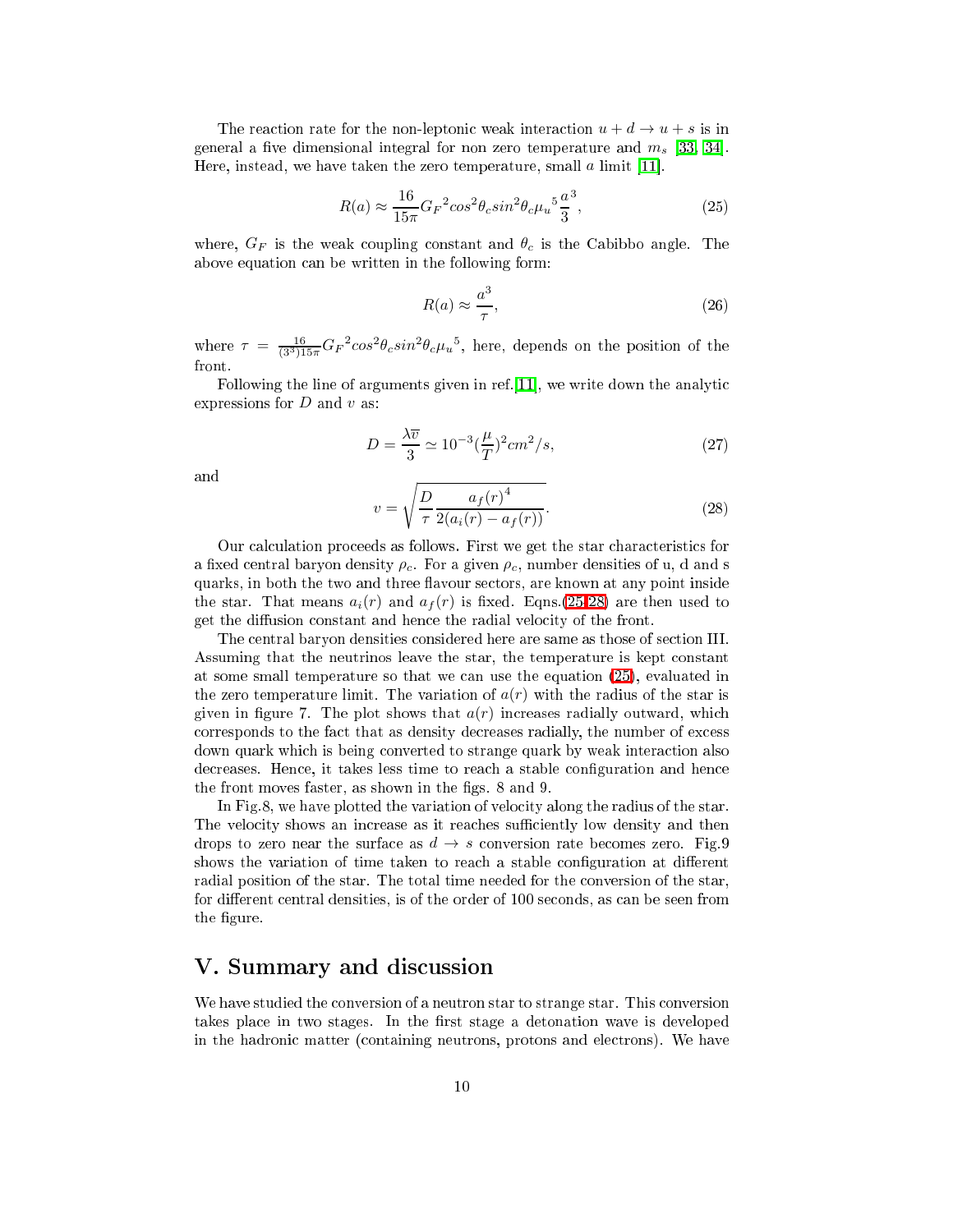described this hadronic matter with a relativistic model. For such an equation of state the density profile of the star is obtained by solving Tolman-Openheimer-Volkoff equations. The corresponding quark matter equation of state is obtained by using the bag model. However, this quark matter equation of state is not equilibrated and contains two flavours. Matter velocities in the two media, as measured in the rest frame of the front, have been obtained using conservation conditions. These velocities have been compared with the sound velocity in both phases.

For a particular density inside the star, flow velocities of the matter on the two sides of the front is now fixed. Starting from a point, infinitesimally close to the entre, hydrodynami equations are solved radially outward. The solution of the hydrodynamic equations gives the velocity profiles for different central densities. The velocity of the front shoots up very near to the core and then saturates at a value close to 1. The mode of combustion is found to be weak detonation for lower entral densities. For higher entral densities, the initial detonation be
omes weak detonation as the the front moves radially outward inside the star. This result is different from that of ref.  $[24]$ , where the conversion process always correspond to a strong deflagration. The time required for the conversion of the neutron star to a two flavour quark star is found to be of the order of few millise
onds. After this front passes through, leaving behind a two flavour matter a second front is generated. This second front converts the two flavour matter via weak interaction processes. The velocity of the front varies along the radius of the star. As the front moves out from the ore to the crust, its velocity increases, implying faster conversion. The time for the second conversion to take place comes out to be  $\sim 100$  seconds. This is comparable to the time scale obtained in ref.  $[11]$ .

The comparison of the time of conversion from neutron star to two flavour quark star and the weak interaction time scale suggests that at some time during the passage of the first combustion front, the burning of two flavour matter to strange matter should start. This means that at some point of time, there should be two fronts moving inside the star. On the other hand, our results show that, inside the model star, the burning of the nuclear matter to two flavour quark matter takes much smaller time compared to the conversion from two flavour quark matter to SQM. However, the onsideration of two fronts might provide us with some more information regarding the onversion of neutron star to a final stable strange star. In the present case we have considered a two step pro
ess, there being only one type of front, inside the star, at any instant of time.

Here we would also like to mention that ideally the se
ond step should start with a non-equilibrated two flavour matter  $[35, 33]$  $[35, 33]$ . Since this is a numerically involved calculation, in the present case we have taken the simplified picture of equilibrated quark matter.

Finally, the burning of the nuclear matter to two flavour quark matter is studies using special relativistic hydrodynamic equations. The actual calculation should involve general relativity, taking into account the curvature of the front for the spherical star. We propose to explore all these detailed features in our subsequent papers.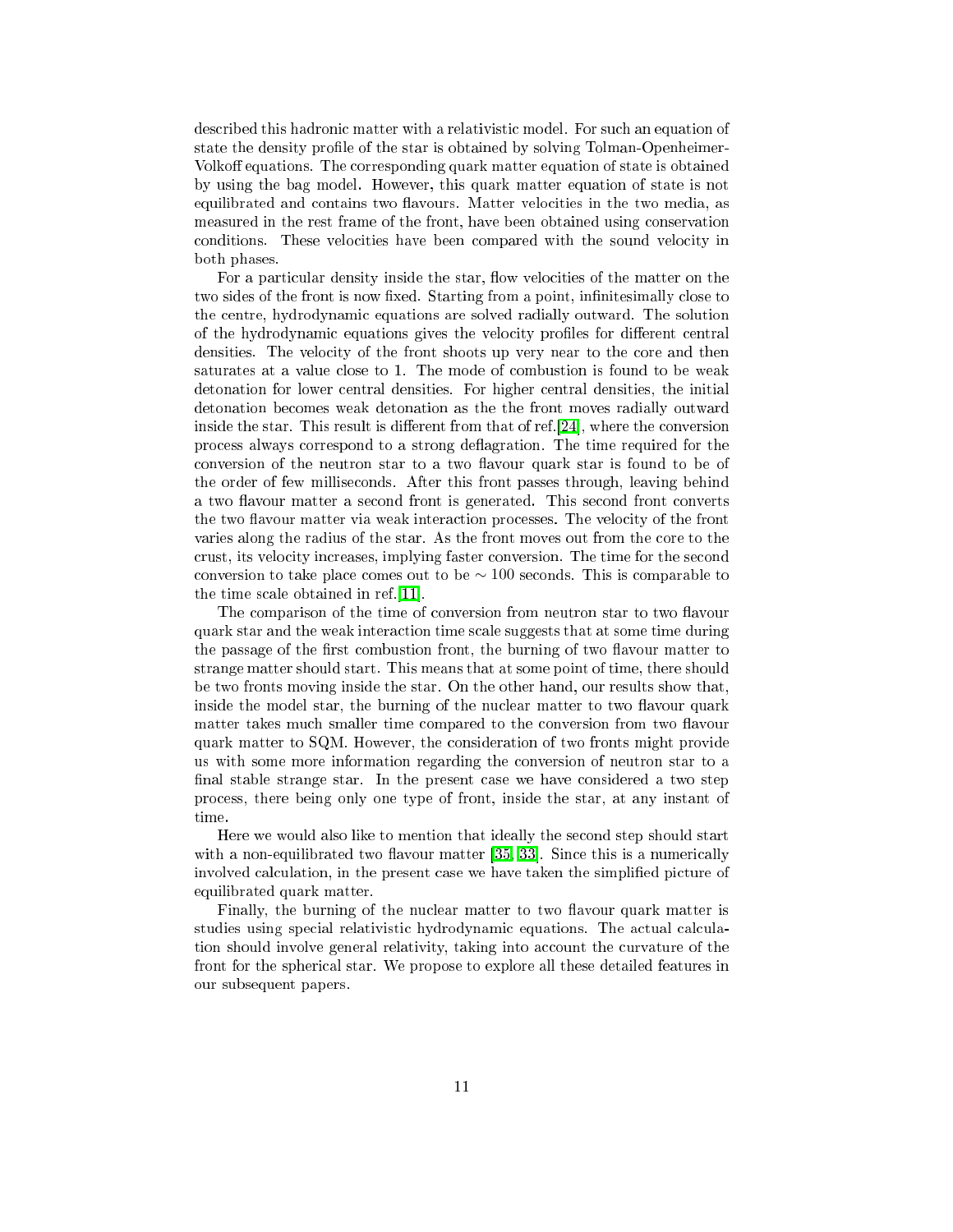# A
knowledgements

R.M. would like to thank CSIR for financial support. S.K.G., S.R. and P.S.J. , in particular, thanks DST for financial support under IRHPA scheme.

### <span id="page-11-0"></span>Referen
es

- <span id="page-11-1"></span>[1] E. Witten, Phys. Rev.  $\bf{D30}$  (1984 ) 272.
- <span id="page-11-2"></span>[2] P. Haesel, J. L. Zdunik and R. Schaeffer. Astron. Astrophys. 160 (1986) 121.
- <span id="page-11-3"></span>[3] E. Farhi and R.L. Jaffe, Phys. Rev. D30 (1989) 2379.
- [4] A. Chodos, R.L. Jaffe, K. Jhonson, C.B. Thorn and V.F. Weisskopf, Phys. Rev. D9 (1974 ) 3471.
- <span id="page-11-5"></span><span id="page-11-4"></span> $[5]$  A. R. Bodmer, Phys. Rev. D4  $(1971)$  1601.
- <span id="page-11-6"></span>[6] N. Itoh, Prog. Theor. Phys  $44$  (1970) 291.
- [7] N. K. Glendenning, Nucl. Phys. (Proc. Suppl.) **B24** (1991) 110; Phys. Rev. D46 (1992) 1274
- <span id="page-11-8"></span><span id="page-11-7"></span>[8] A. Bhattacharyya and S. K. Ghosh, [astro-ph/0506202.](http://arxiv.org/abs/astro-ph/0506202)
- [9] A. Bhattacharyya, S. K. Ghosh and S. Raha, Phys. Lett. **B635** (2006) 195.
- <span id="page-11-10"></span><span id="page-11-9"></span>[10] C. Alcock, E. Farhi and A. Olinto, Astrophys. J. 310 (1986) 261.
- [11] A. V. Olinto, Phys. Lett. **B192** (1987) 71; Nucl. Phys. Proc. Suppl. **B24** (1991) 103.
- <span id="page-11-12"></span><span id="page-11-11"></span>[12] M. L. Olsen and J. Madsen, Nucl. Phys. (Proc. Suppl.) **B24** (1991) 170.
- [13] H. Heiselberg, G. Baym and C. J. Pethick, Nucl. Phys. (Proc. Suppl.) B24 (1991) 144.
- <span id="page-11-14"></span><span id="page-11-13"></span>[14] J. Collins and M. Perry, Phys. Rev. Lett.  $34$  (1975) 1353.
- <span id="page-11-15"></span>[15] G. Lugones, O. G. Benvenuto and H. Vucetich, Phys. Rev. D50 (1994) 6100.
- <span id="page-11-16"></span>[16] J. E. Horvarth and O. G. Benvenuto, Phys. Lett.  $\bf{B213}$  (1988) 516.
- [17] O. G. Benvenuto, J. E. Horvarth and H. Vucetich, Int. J. Mod. Phys. A4 (1989) 257; O. G. Benvenuto and J. E. Horvarth, Phys. Rev. Lett. 63 (1989) 716.
- <span id="page-11-18"></span><span id="page-11-17"></span>[18] H. T. Cho, K. W. Ng and A. D. Speliotopoulos, Phys. Lett.  $\textbf{B326}$  (1994) 111.
- [19] S. L. Shapiro and S. A. Teukolsky, *Black Holes*, *White Dwarfs*, and Neutron Stars, Chapter 8 (John Wiley & Sons, New York, 1983).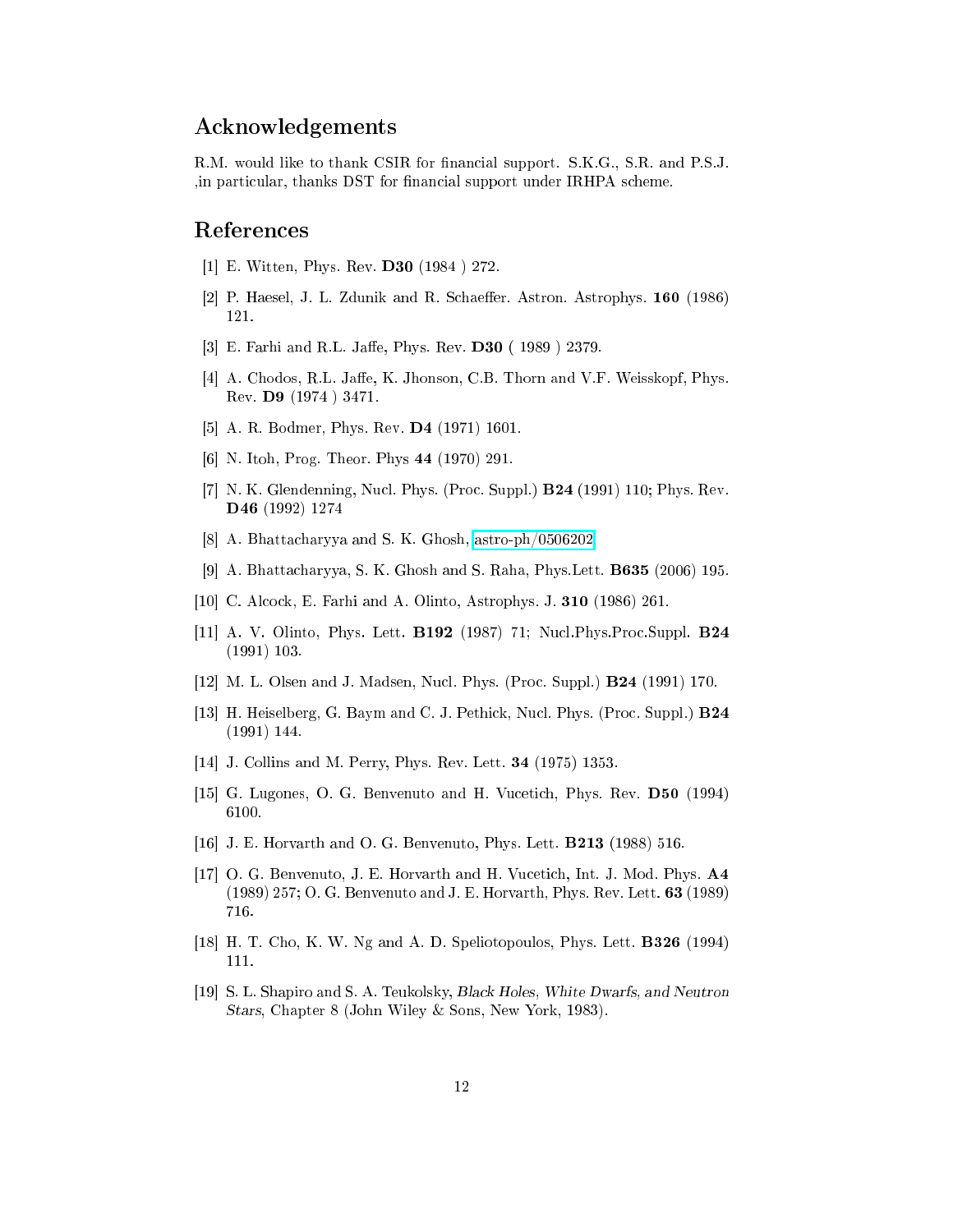- <span id="page-12-0"></span>[20] L. D. Landau and E. M. Lifshitz, Statistical Physics, Part 1, 3rd ed., Chapter 5 (Pergamon Press, New York 1980).
- <span id="page-12-1"></span>[21] I. Tokareva, A. Nusser, V. Gurovich and V. Folomeev, Int. J. Mod. Phys. D14 (2005) 33.
- <span id="page-12-2"></span>[22] Z. Berezhiani, I. Bombaci, A. Drago, F. Frontera and A. Lavagno, Astrophys. J. 586 (2003) 1250.
- <span id="page-12-4"></span><span id="page-12-3"></span>[23] I. Bombaci, I. Parenti and I. Vidana, Astrophys. J. 614 (2004) 314.
- <span id="page-12-5"></span>[24] A. Drago, A. Lavagno and G. Pagliara, Phys. Rev. D69 (2004) 057505.
- <span id="page-12-6"></span>[25] J. Alam, S. Raha, B. Sinha, Phys. Rep, 273 (1996) 243.
- <span id="page-12-7"></span>[26] J. Ellis, J. I Kapusta and K. A. Olive, Nucl. Phys.  $\bf{B348}$  (1991) 345.
- <span id="page-12-8"></span>[27] L. D. Landau and E. M. Lifshitz, Fluid Mechanics (1987), Pergamon Press.
- [28] A. M. Anile, Relativistic fluids and Magneto-fluids : with application in Astrophysi
s and Plasma Physi
s (1989), Cambridge University Press, U.K.
- <span id="page-12-10"></span><span id="page-12-9"></span>[29] A. M. Gleeson and S. Raha, Phys. Rev. C26 (1982) 1521.
- [30] M. Gyulassy, K. Kajantie, H. Kurki-Suonio and L. McLerran, Nucl. Phys. B237 (1984) 477.
- <span id="page-12-12"></span><span id="page-12-11"></span>[31] M. Laine, Phys. Rev. D49 (1994) 3847.
- <span id="page-12-13"></span>[32] J. R. Oppenheimer and G. M. Volkoff, Phys. Rev. 55 (1939) 374.
- [33] Sanjay K. Ghosh, S. C. Phatak and P. K. Sahu, Nucl. Phys. A596 (1996) 67.
- <span id="page-12-15"></span><span id="page-12-14"></span>[34] J. Madsen, Phys. Rev.  $D47$  (1993) 325.
- [35] Z. Dai, T. Lu and Q. Peng, Phys. Lett. **B319** (1993) 199.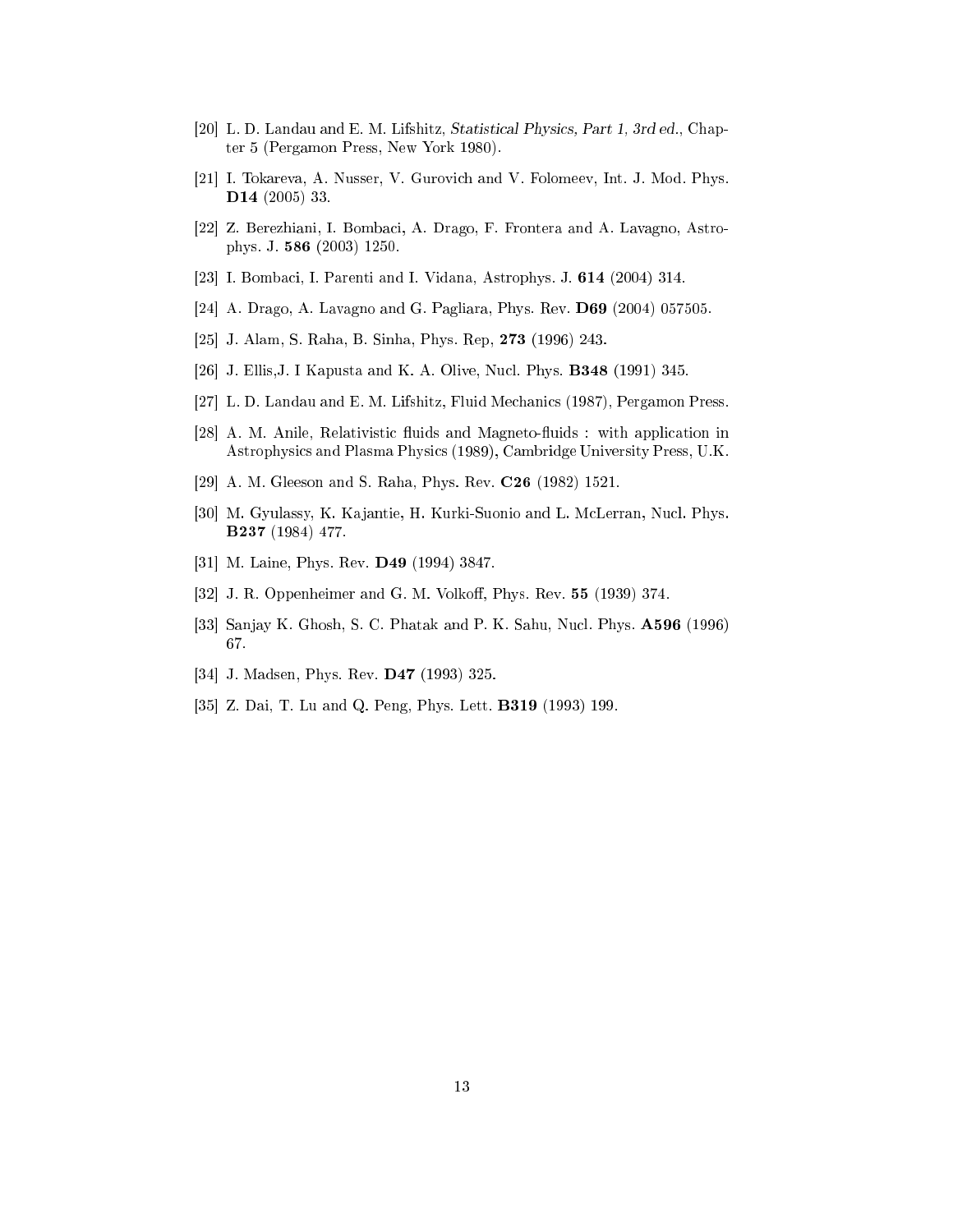

Figure 1: Variation of different velocities with baryon number density for  $T =$ 0 MeV. The dark-shaded region correspond to deflagration, light-shaded region orrespond to detonation and the unshaded region orrespond to supersoni onversion pro
esses.



Figure 2: Variation of velocities with baryon number density for  $T = 50$  MeV. Different regions correspond to different modes of conversion, where the notations are the same as in fig 1.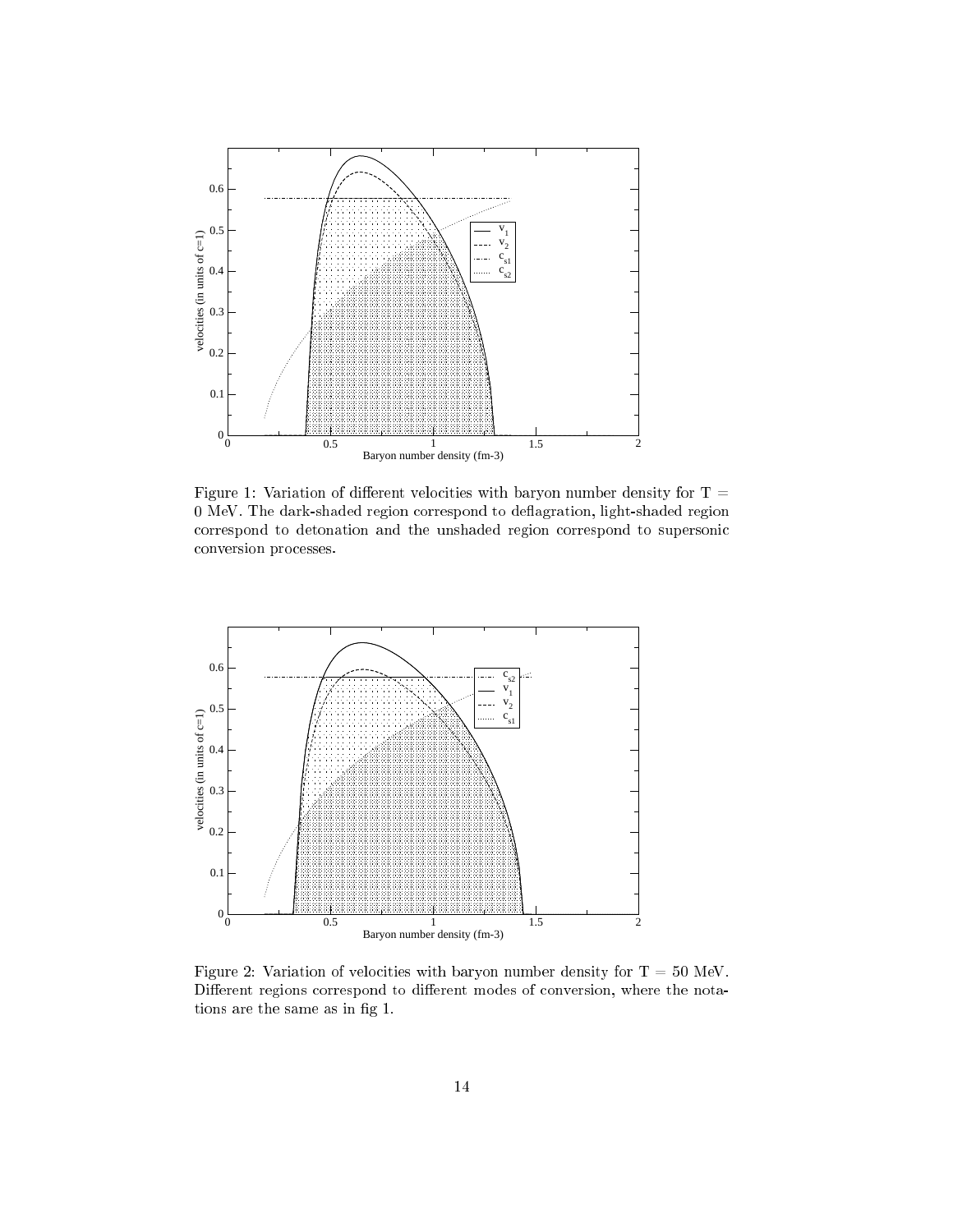

Figure 3: Variation of velocities with baryon number density for  $T = 100$  MeV. Different regions correspond to different modes of conversion, where the notations are the same as in fig 1.



Figure 4: Variation of velocities with temperature: (a) $v_1$  for density  $3\rho_0$ , (b)  $v_2$ for density  $3\rho_0$ , (c)  $c_{s1}$ , (d)  $c_{s2}$  for  $3\rho_0$ , (e)  $v_2$  for  $7\rho_0$ , (f)  $v_1$  for  $7\rho_0$  and (g)  $c_{s2}$ for  $7\rho_0$ .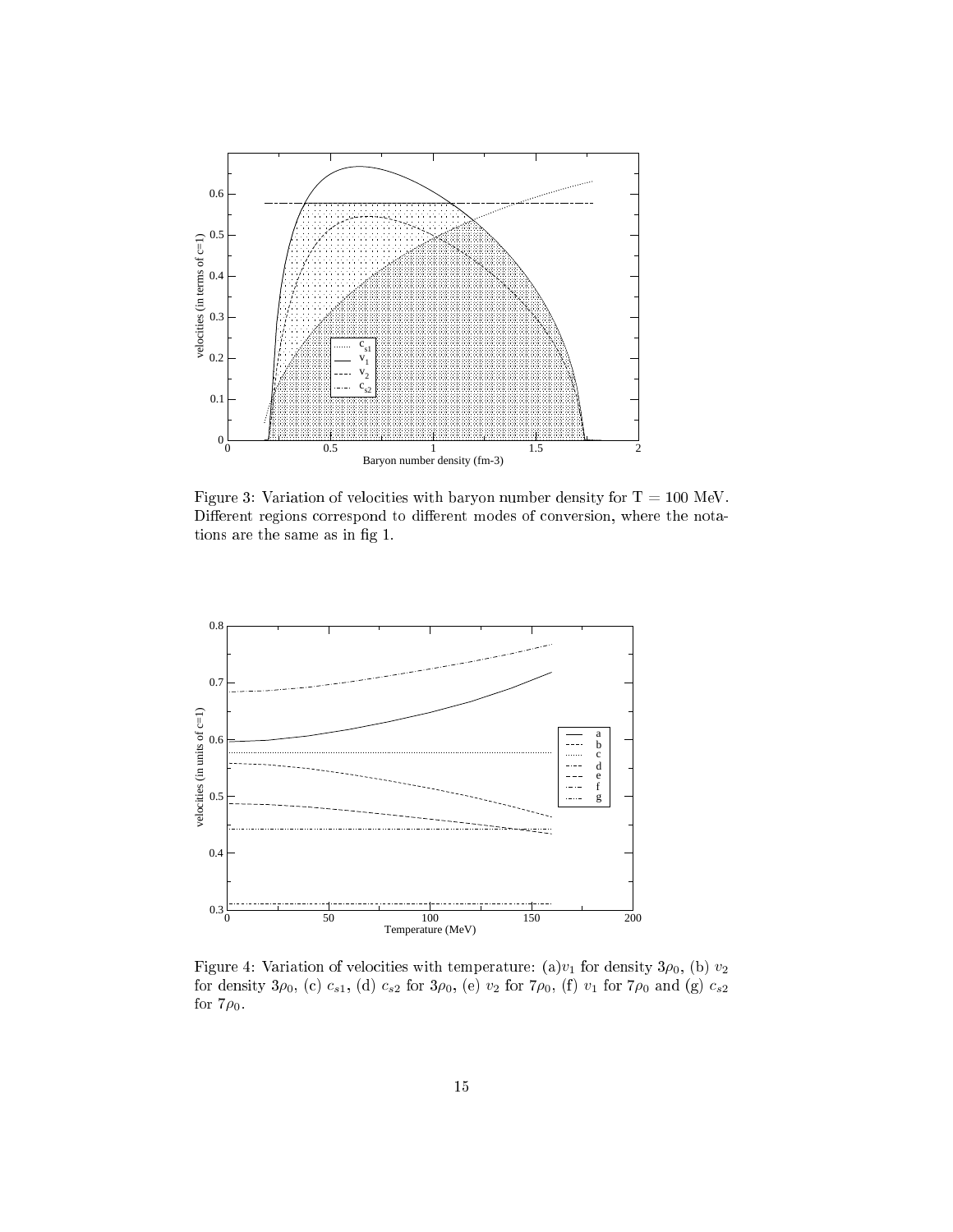

Figure 5: Variation of velocity of the conversion front with radius of the star, for three different values of the central densities, namely, (a)  $3\rho_0$ , (b)  $4.5\rho_0$  and (c)  $7\rho_0$ , respectively. Here  $\rho_0$  is the nuclear density. The initial velocity for the three cases are 0.66, 0.65 and 0.47, respectively.



Figure 6: Variation of the time of arrival of the conversion front at a certain radial distance inside the star as a function of that radial distance from the centre of the star for three different central densities. Values of the central density corresponding to the curves  $(a)$ ,  $(b)$  and  $(c)$  are the same as shown in fig  $5$ .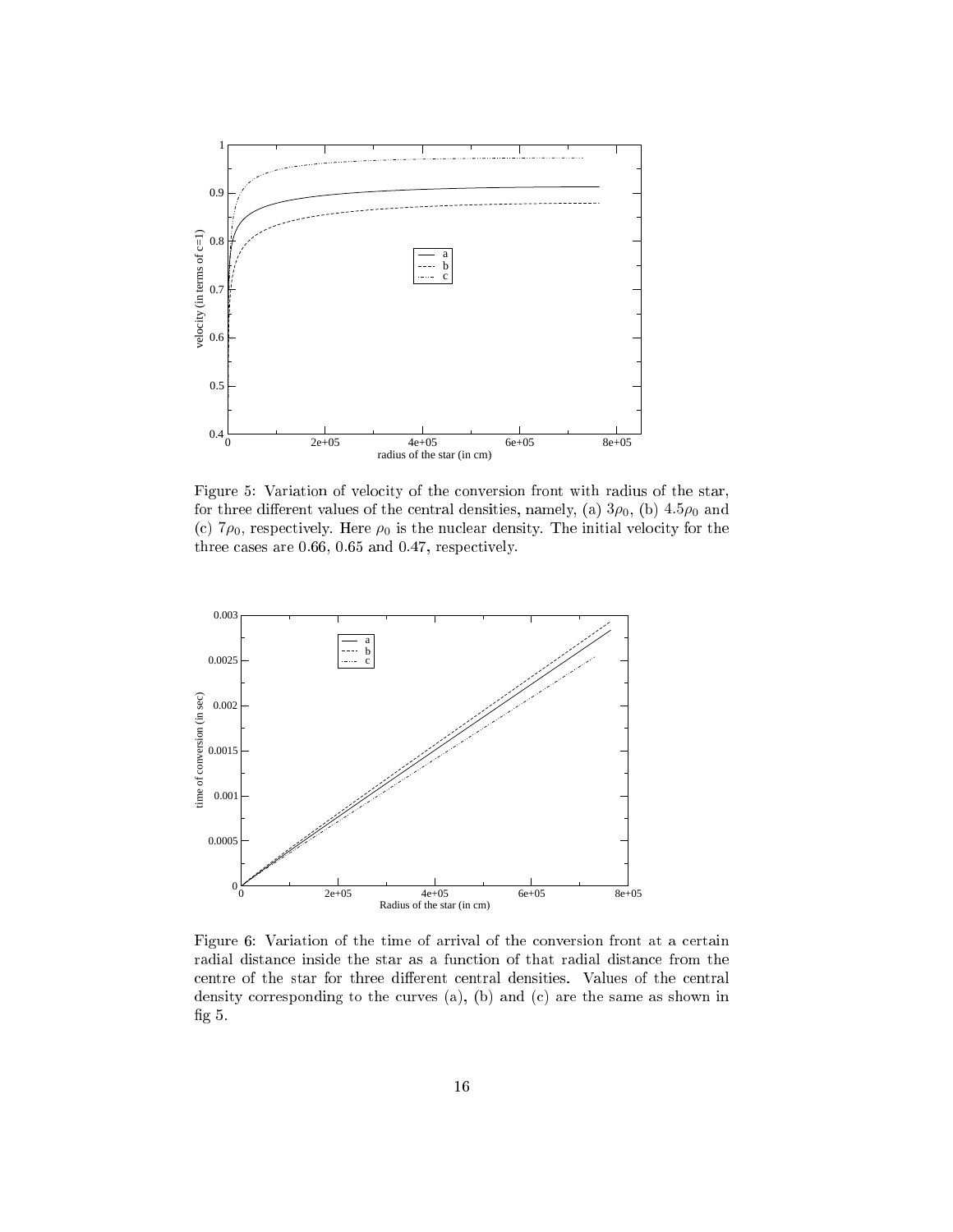

Figure 7: Variation of  $a(r)$  (as in the text) with radius of star, for different central densities, where, (a) corresponds to case for which the central density is  $3\rho_0$ , (b) for  $4.5\rho_0$  and (c) for  $7\rho_0$ .



Figure 8: Variation of velocity of the two to three flavour quark conversion front with radius of the star for different central densities, where, (a) corresponds to case for which the central density is  $3\rho_0$ , (b) for  $4.5\rho_0$  and (c) for  $7\rho_0$ .